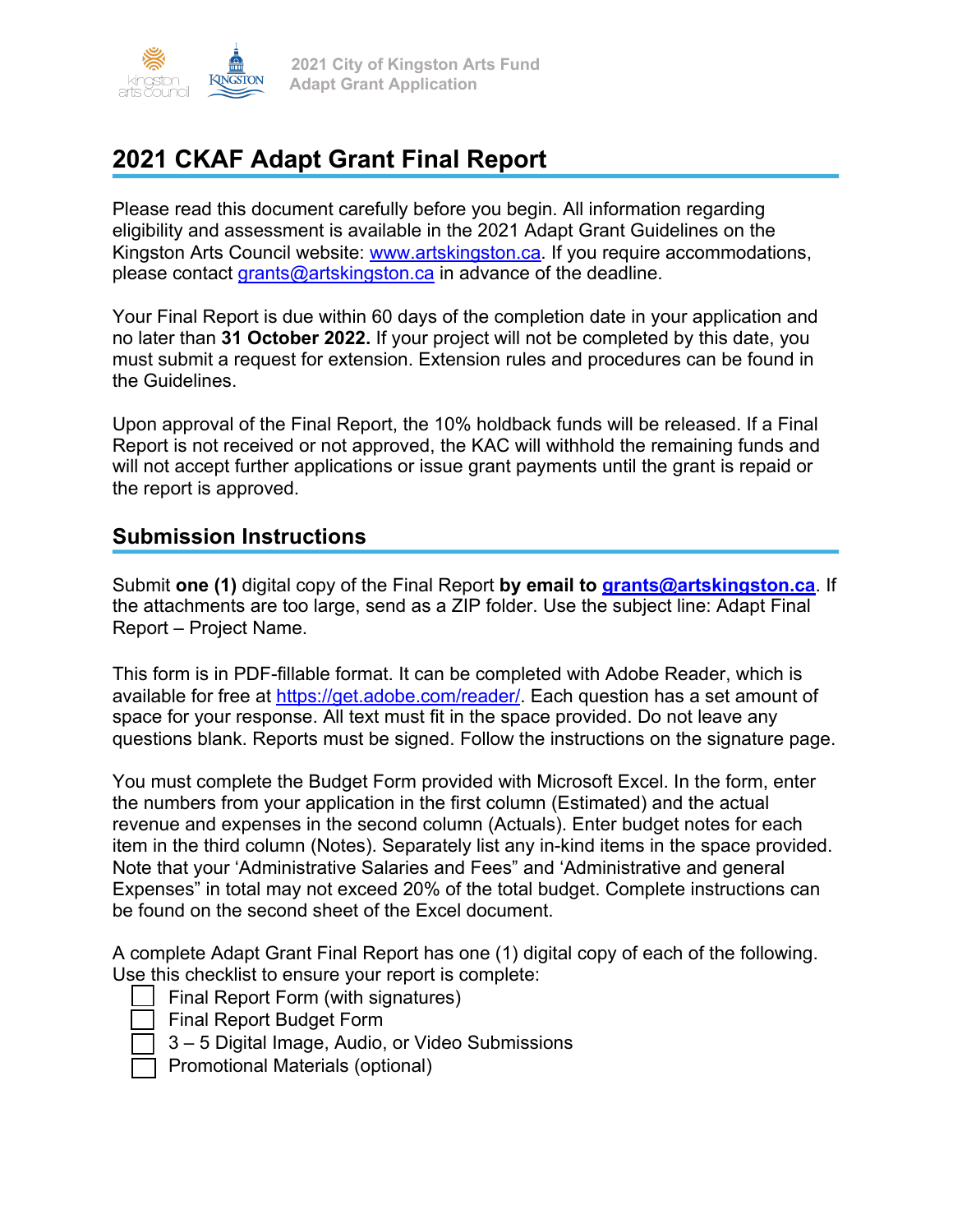

### **Section 1: Signatures**

Reports must be signed and dated. Reports from individual artists require **one (1)** signature. Reports from non-profit arts organizations require **two (2)** signatures. Reports from collectives and ad-hoc groups require **three (3)** signatures.

You may use the "Fill and Sign" function on Adobe Reader or you may insert images of the signatures directly into the signature page. Do NOT print out the page and scan it.

- To use the Adobe function, select the signature icon on the toolbar or go to Tools and select "Fill and Sign". Adobe will identify the signature field and prompt you. You can find instructions at https://helpx.adobe.com/reader/using/sign-pdfs.html.
- To insert an image of a signature, create a digital signature or sign a piece of paper and scan it. Save the signature as an image file on your device first. Then, click on the signature box on the application and Adobe will prompt you to choose an image from your device.

By signing the form below you agree to the following: "We confirm that the 2021 City of Kingston Arts Fund Adapt Grant awarded has been used to complete the project as outlined in our grant application and in this Final Report."

| Signing Officer 1: |      |           |      |
|--------------------|------|-----------|------|
|                    | Name | Signature | Date |
| Signing Officer 2: |      |           |      |
|                    | Name | Signature | Date |
| Signing Officer 3: |      |           |      |
|                    | Name | Signature | Date |

#### **Section 2: Identifying Information**

| Project Name:            |
|--------------------------|
| <b>Applicant Name:</b>   |
| Mailing Address:         |
| Phone:                   |
| Website:                 |
| Contact for Application: |
| Legal Name of Applicant: |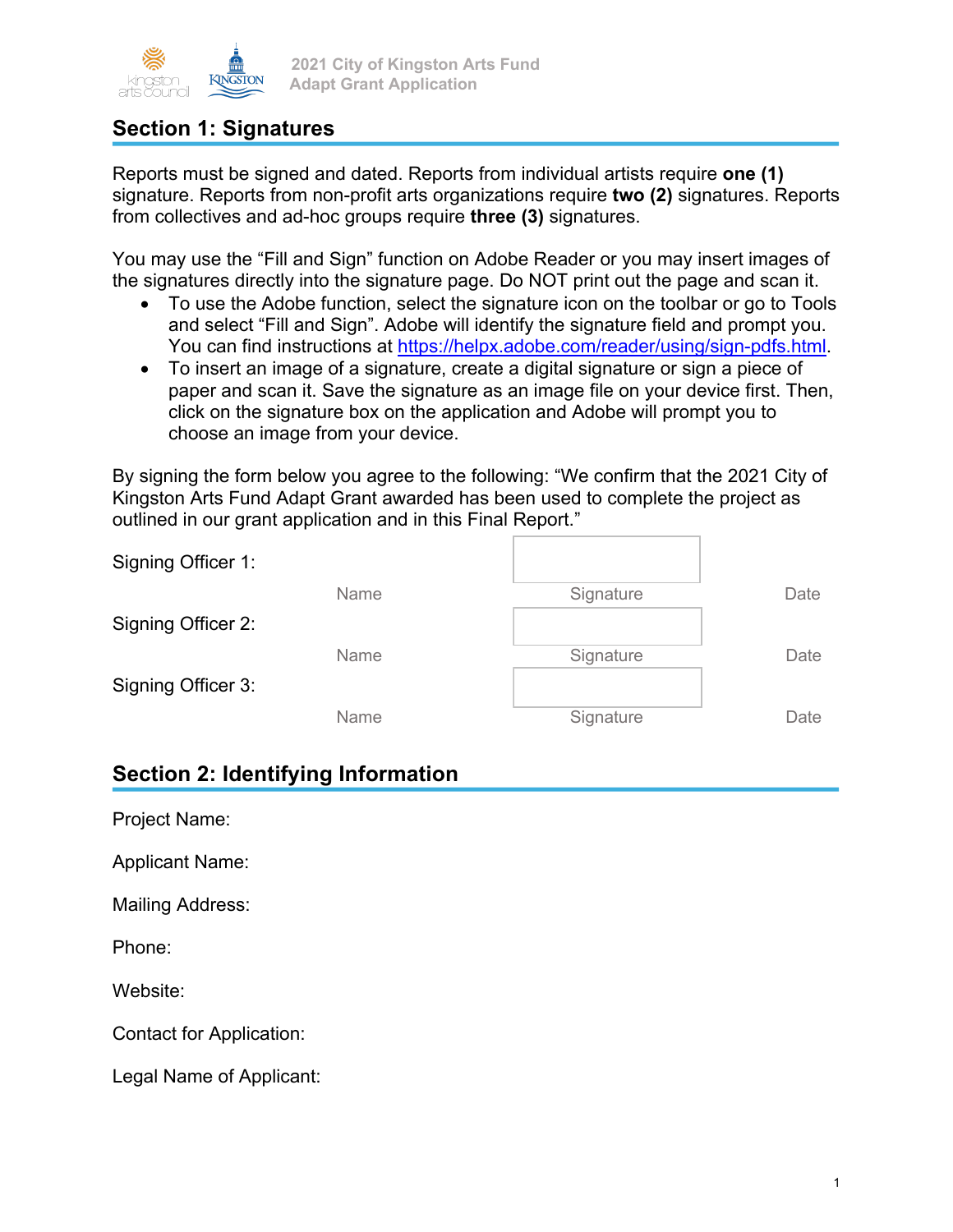

# **Section 3: Project Details**

1. Provide the following actual statistics for your project:

Project Start Date:

Project End Date:

*(Cannot be after 30 September 2022)* 

Amount paid to artists:

*(Total amount from lines 3010 and 3020 in the budget)* 

Number of artists paid:

Number of audience members:

Number of volunteers:

Number of volunteer hours:

Number of participants:

Number of activities/events:

Number of new works created:

*The KAC gathers this information to report on the results of the CKAF grants, to the City of Kingston, the general public through the KAC's Annual Report, for advocacy, and for accountability purposes.* 

2. Provide a brief overview of the project with key dates and events.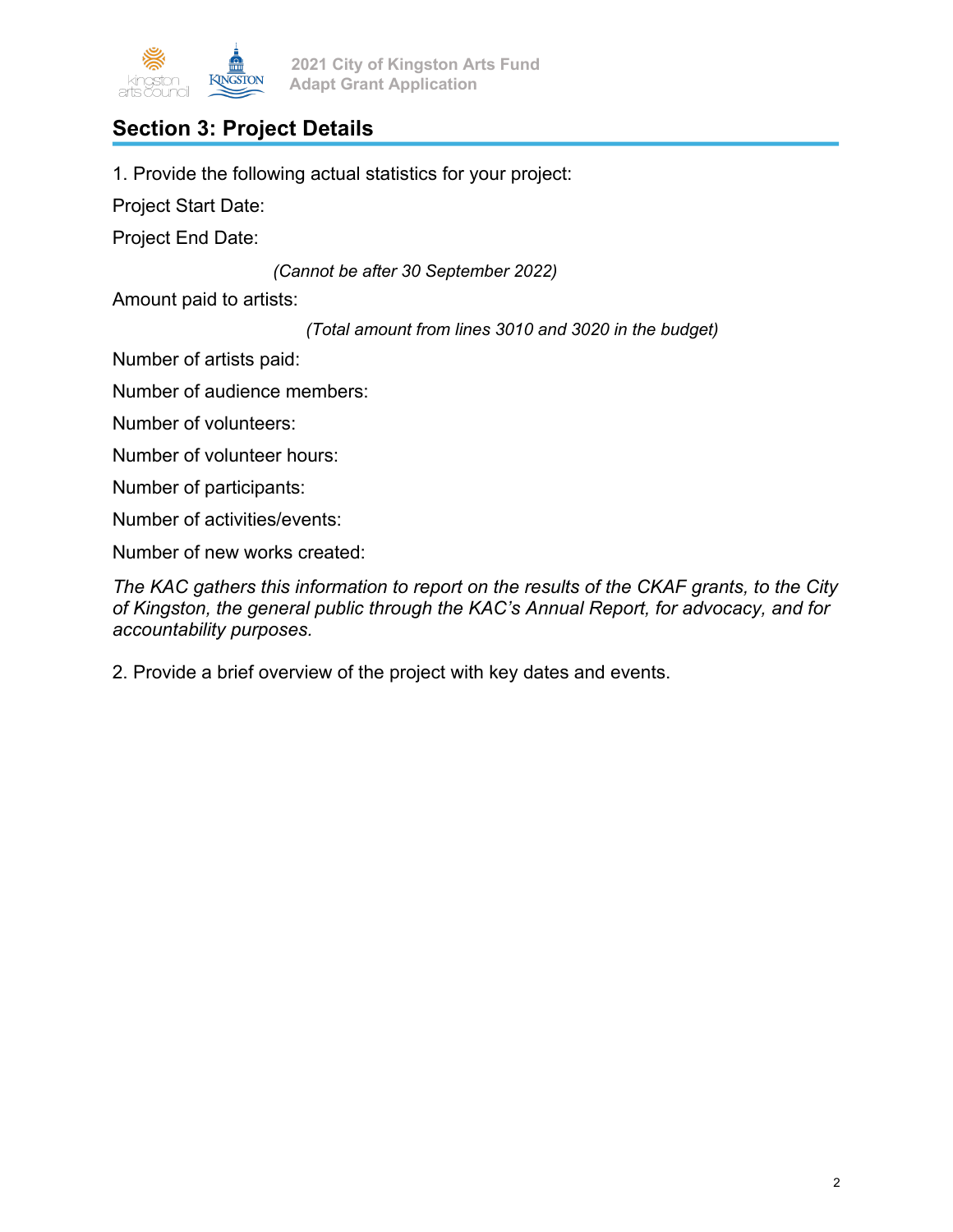

3. List the names of key people and organizations involved in the project.

4. What COVID-19 related challenge or community need did you address through this project? Did you meet your goals? How do you evaluate your success?

4. Outline any changes to the proposed activities from your application.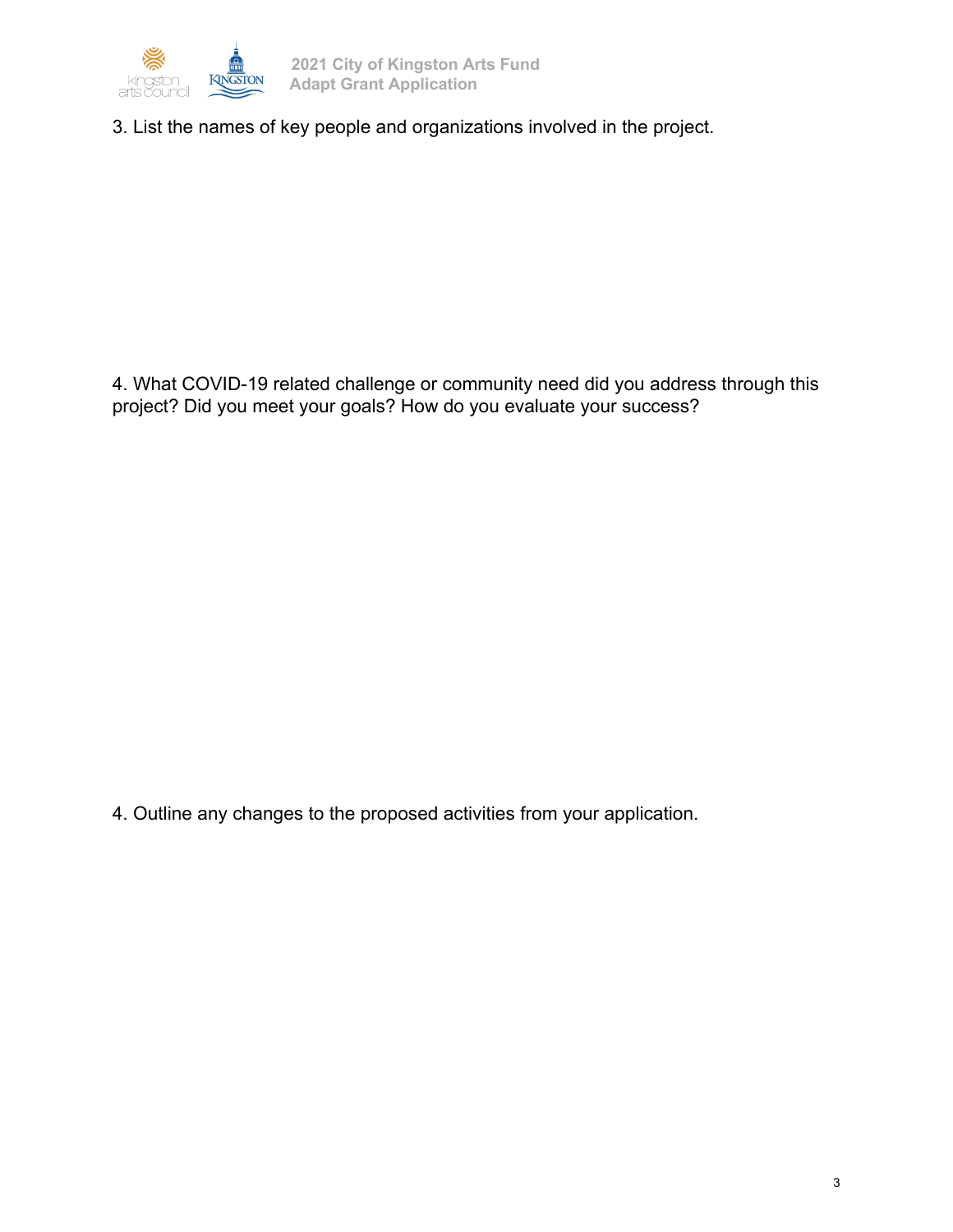

5. Explain any significant differences between your estimated and actual project statistics in question one.

6. Explain any significant differences between the estimated and actual budget in your Budget Form. If there is a deficit, explain why. If there is a surplus, describe how it will be used.

## **Section 4: Impact and Outreach**

7. Describe the audience and participants for your project. What was your outreach strategy? How did you engage the Kingston community?